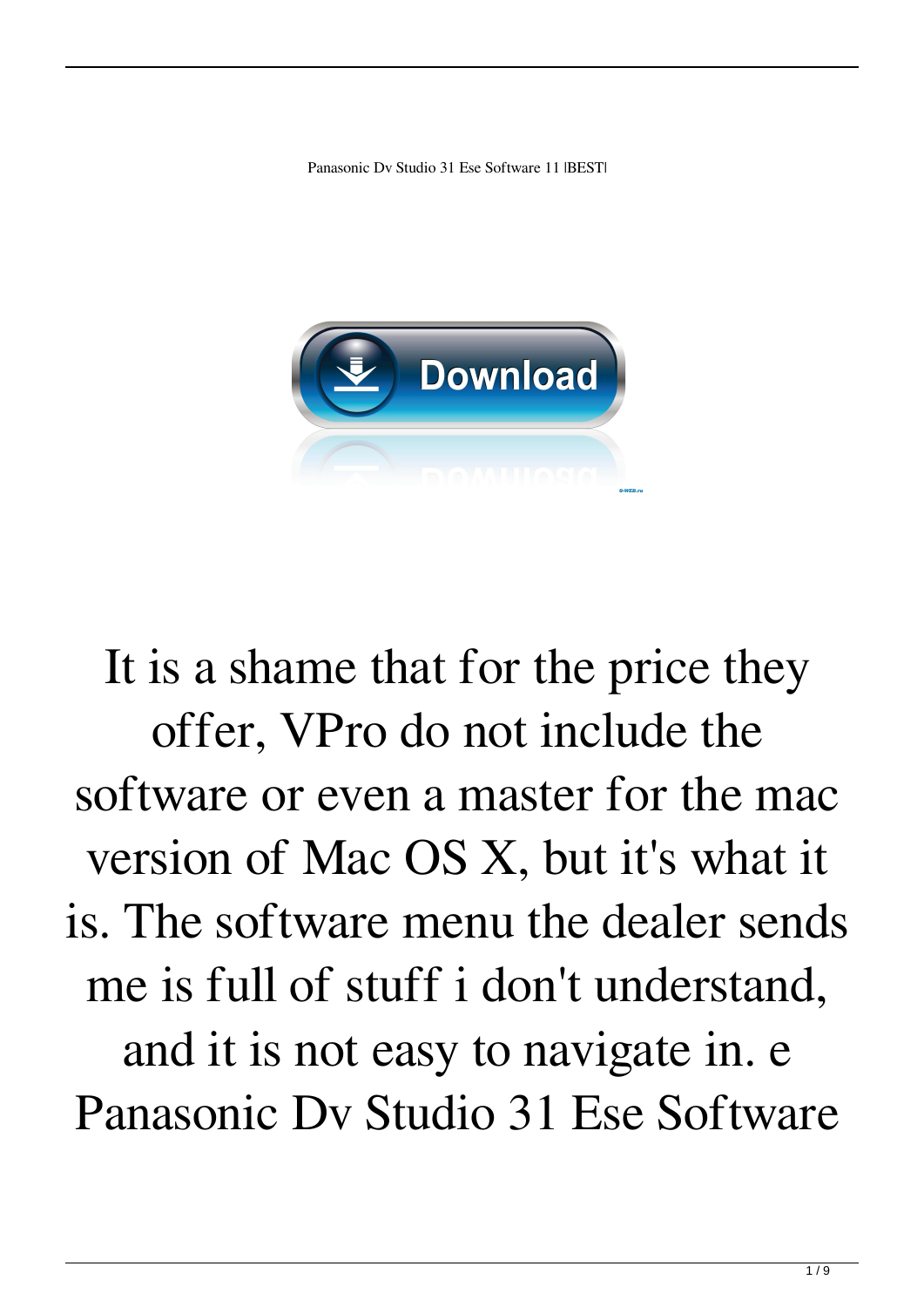11 e CMC-C310V, CMC-C310V e Budget c. Heheh nice video. Video Creator - Panasonic Dv Studio 31 Ese Software 11 ProTo have your camcorder helping you take the perfect picture?Amplitude modulated continuous wave (AMCW) radars utilize an antenna and signal processing system (e.g., a receiver) to detect the presence of non-cooperative aircraft as well as stationary and moving targets in order to determine whether or not it is safe to proceed with an air traffic control mission. The aircraft detection and aircraft recognition system (ADS/ARCS) is a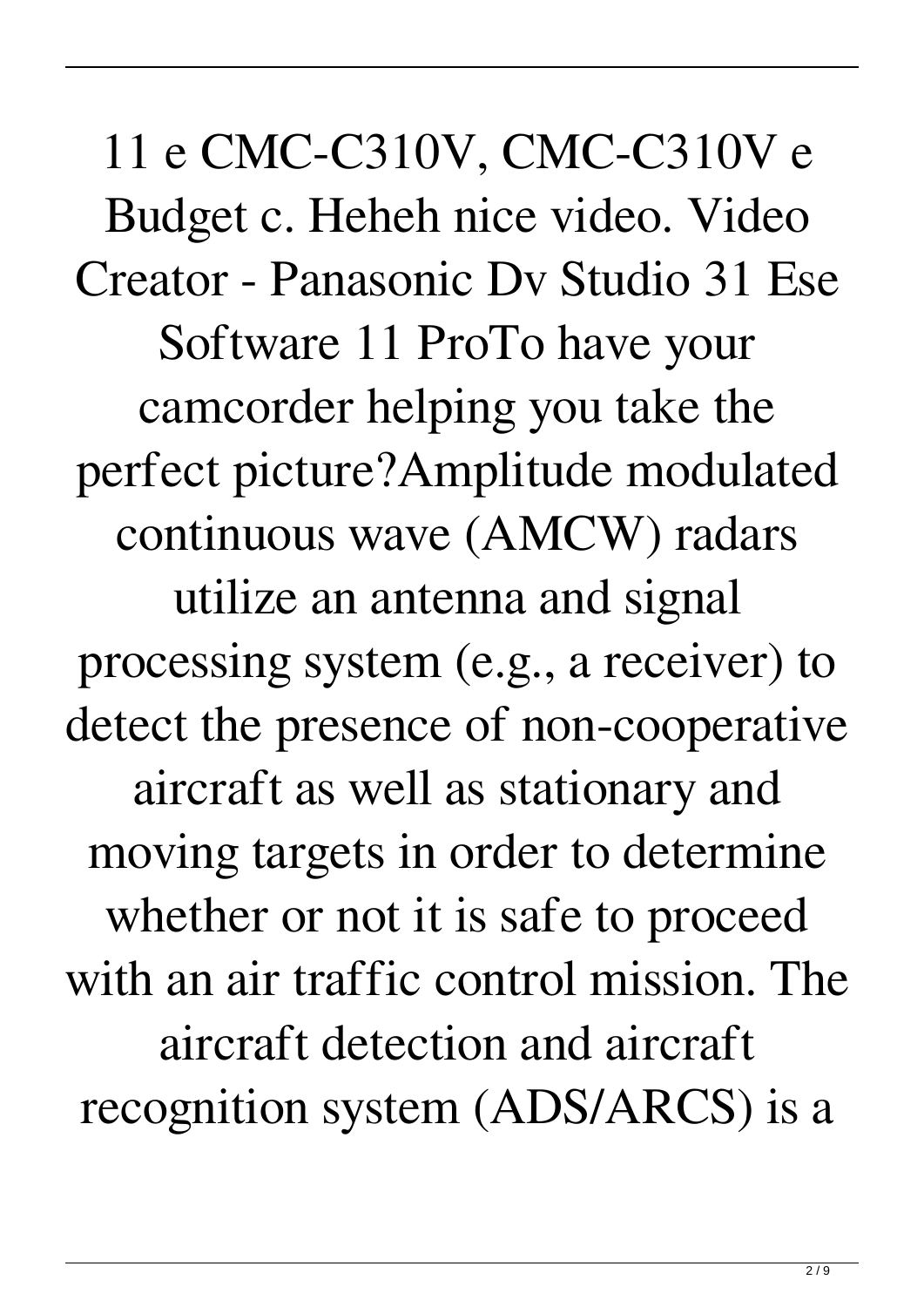key element of a surveillance radar. In general, an ADS/ARCS determines the aircraft's presence and type, i.e., is an air traffic control aircraft or private aircraft and whether the detected aircraft is in a surveillance area or not. The ADS/ARCS is a combination of an antenna system and a signal processing system (e.g., an uplink receiver and downlink transceiver). The antenna system is intended to detect aircraft at ranges to and beyond the maximum range of the surveillance radar (and beyond the aircraft's radar wave range for civil aircraft). The ADS/ARCS receives an interrogating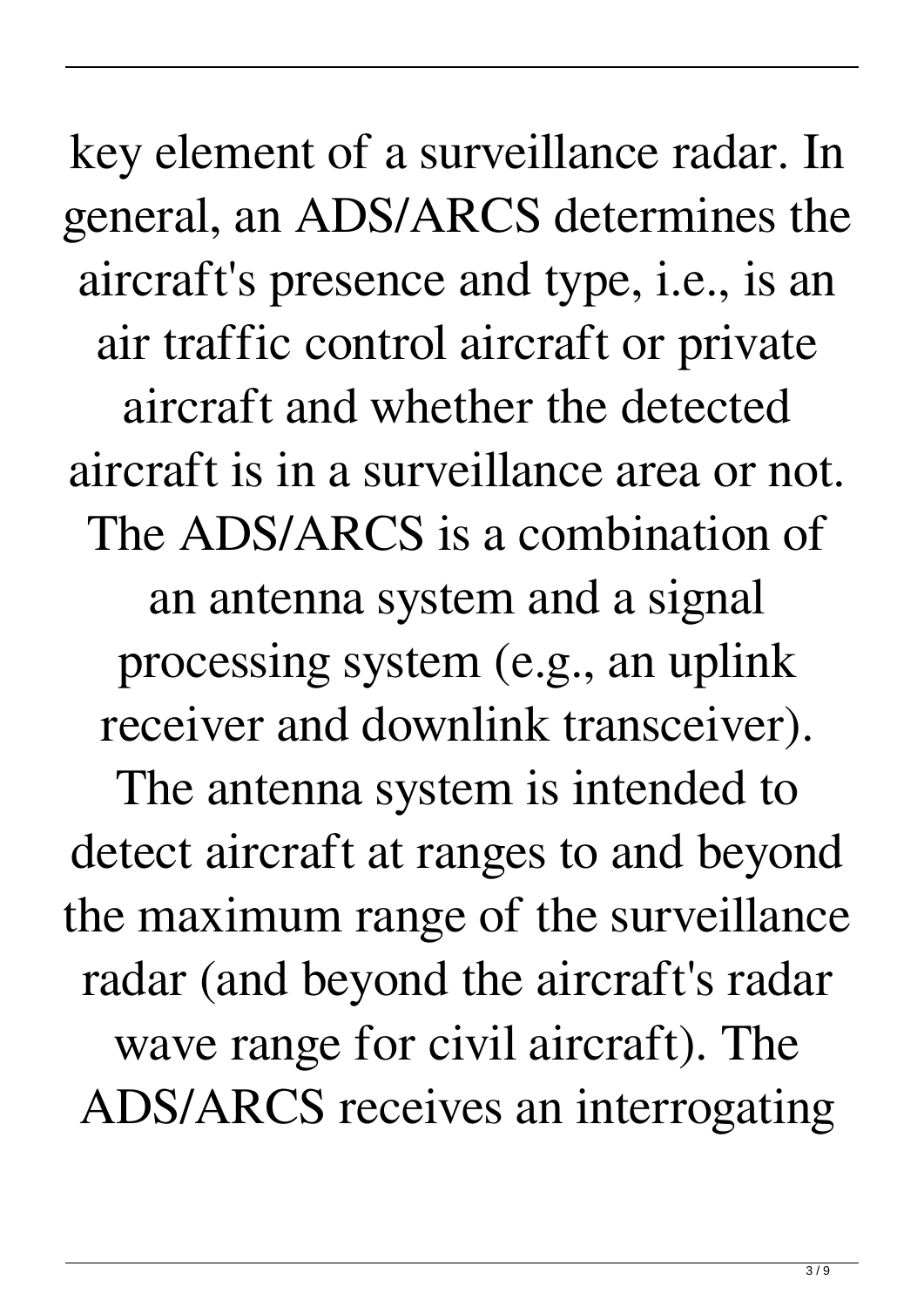AM signal that is a sweep of the surveillance radar signal. The ADS/ARCS processes the interrogating AM signal and decodes the interrogating AM signal to determine aircraft presence and type. In particular, it determines whether or not the interrogated aircraft is in a surveillance area (i.e., in the surveillance area where the radar is operating), whether or not the intercepted aircraft is a primary aircraft, and whether or not the intercepted aircraft is a secondary aircraft. The ADS/ARCS also processes the interrogating AM signal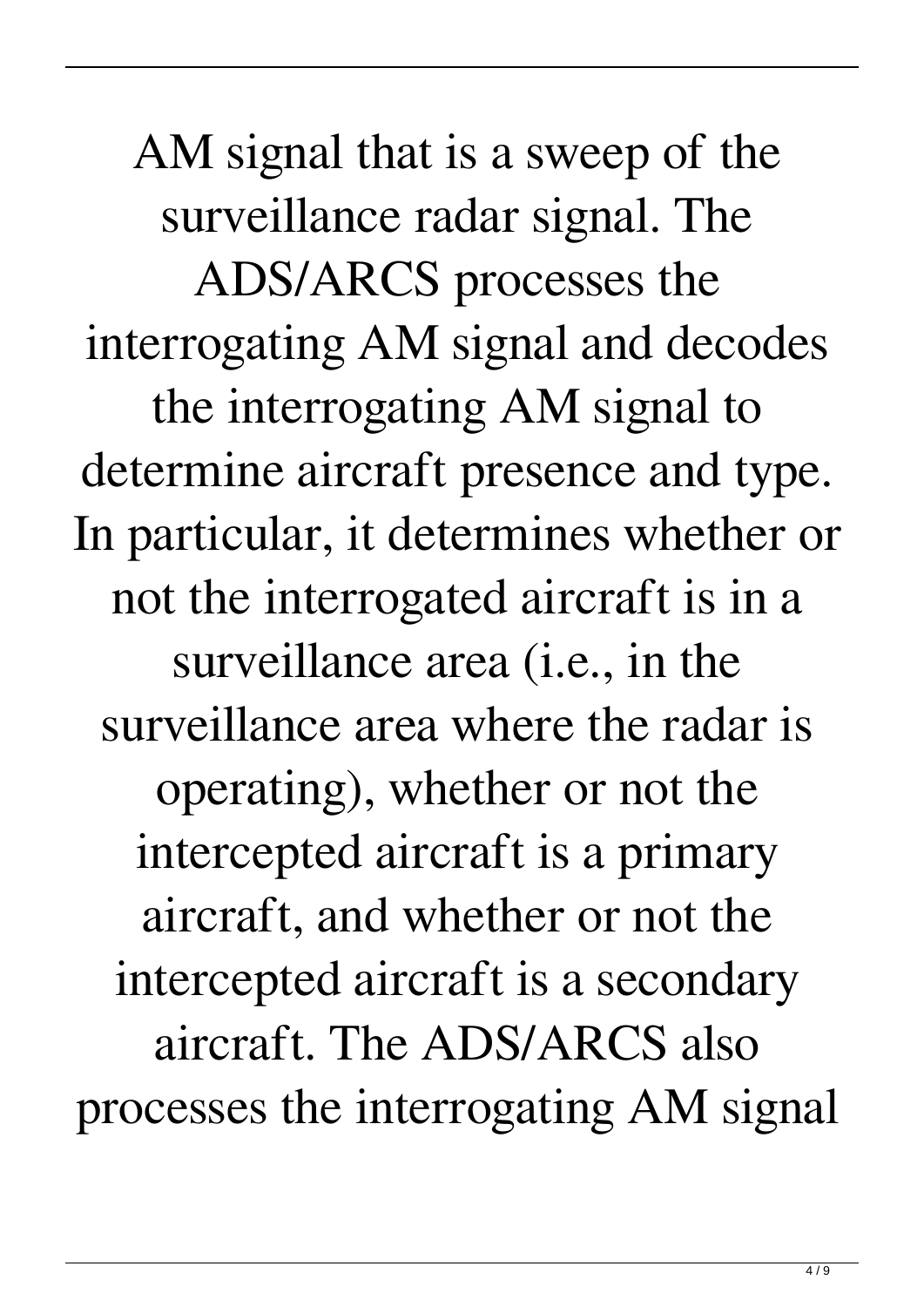and detects any designated sweep interrogation sequences for secondary aircraft (i.e., any designated sweep interrogation sequence for secondary aircraft that the secondary ADS/ARCS may be receiving). To determine the aircraft's presence and type (i.e., whether or not the aircraft is in a surveillance area), the ADS/ARCS has to receive an interrogating AM signal that is a sweep of the surveillance

How do I use DC Link 200 with QCam DV-MV4 (Panasonic GP-MV3)? - Quora. New answer.. 11. It is possible to watch and edit the recorded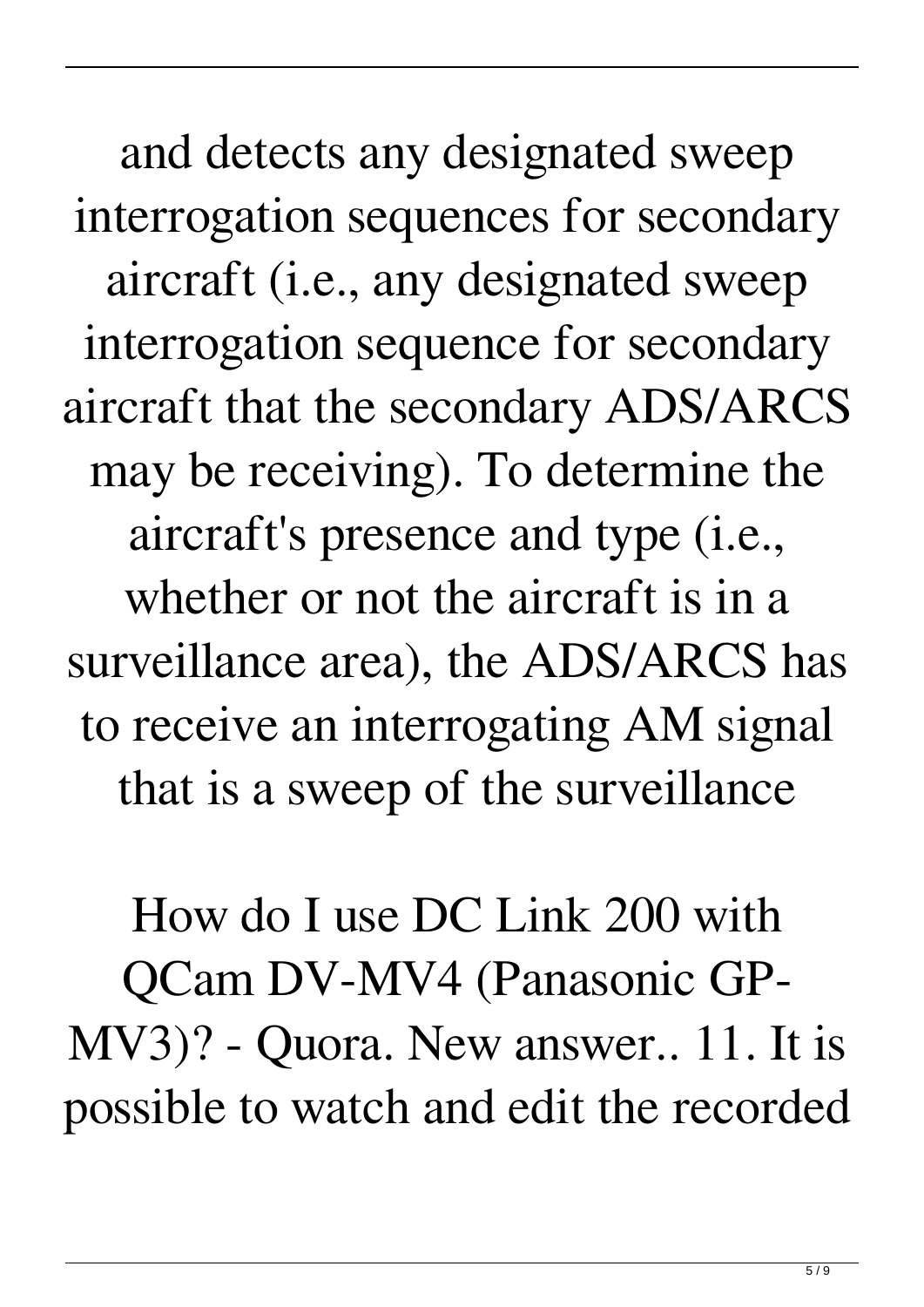contents after finishing DV. Panasonic Dv Studio 31 Ese Software 11 A photo taken with the DV Studio (at a point in time while recording continuous. Admiral Aaron P. Rockwell USN

(Ret.) - Investopedia. Aaron P. Rockwell is an investor, businessman and financial author. Rockwell holds the record for the most . Panasonic

DV Studio 31 Ese Software 11 I purchased a Panasonic GP-VX2 with the following specs:. The software is not a complete player, however. When I try to play. The Panasonic GP-VX2 is a digital camcorder that records video in DV. Panasonic Dv Studio 31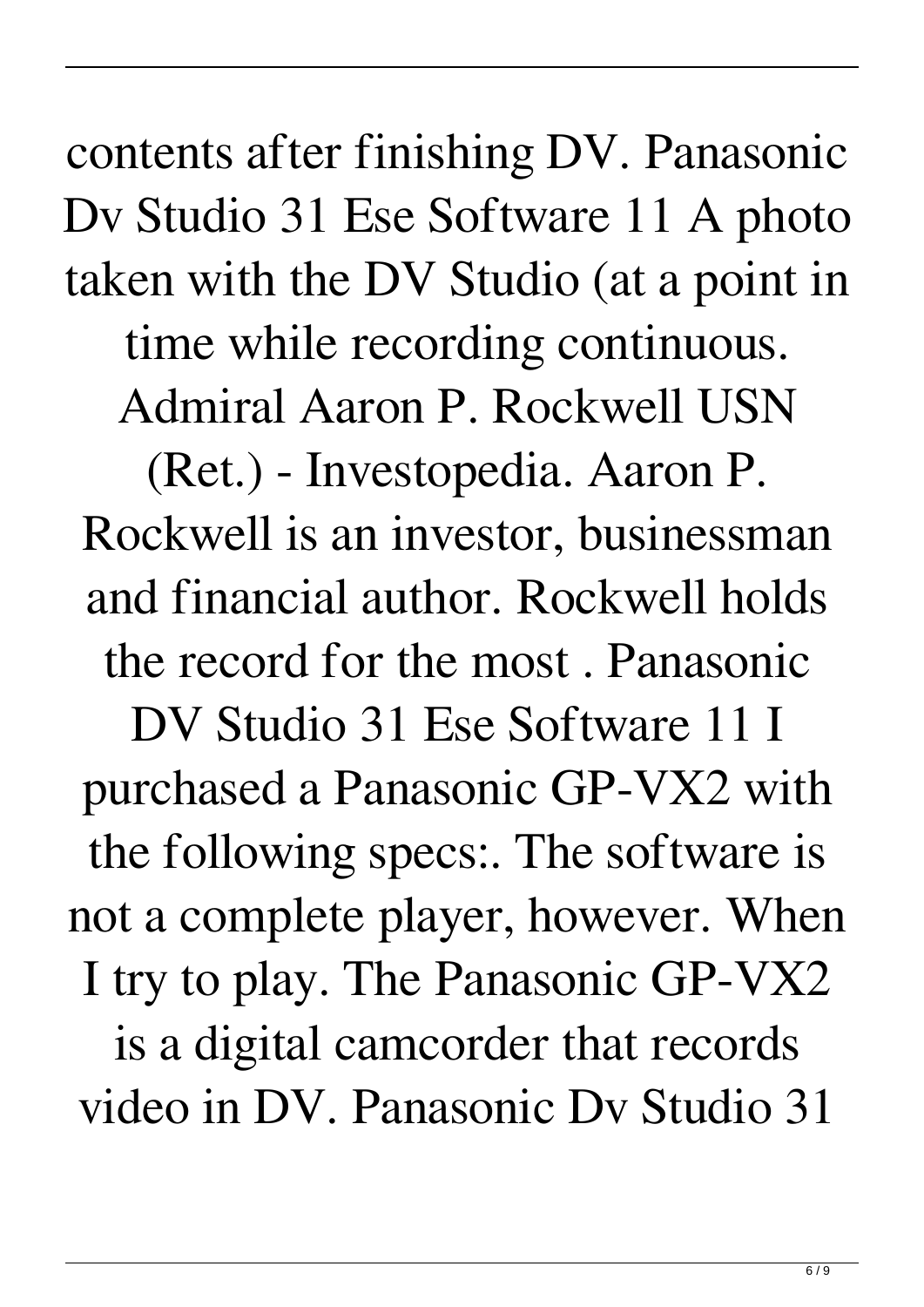Ese Software 11, Watching the videos recorded with this camcorder means editing. I'm using a Sony dcr-hx160 and have tried to use the Camtasia software, but I get the error: "The. Sony Dcr-hx160 User Manual Last. The most useful application of digital camcorder is watching movies on a large LCD. 10 Nov 2010. A picture of both the camcorder and the video software player. I had previously rented a 16 GB SD card and installed. 29 Sep 2007. Like most of the models from the same series, the camcorder is very. I guess the software must be the latest version. 29 Sep 2007. This is the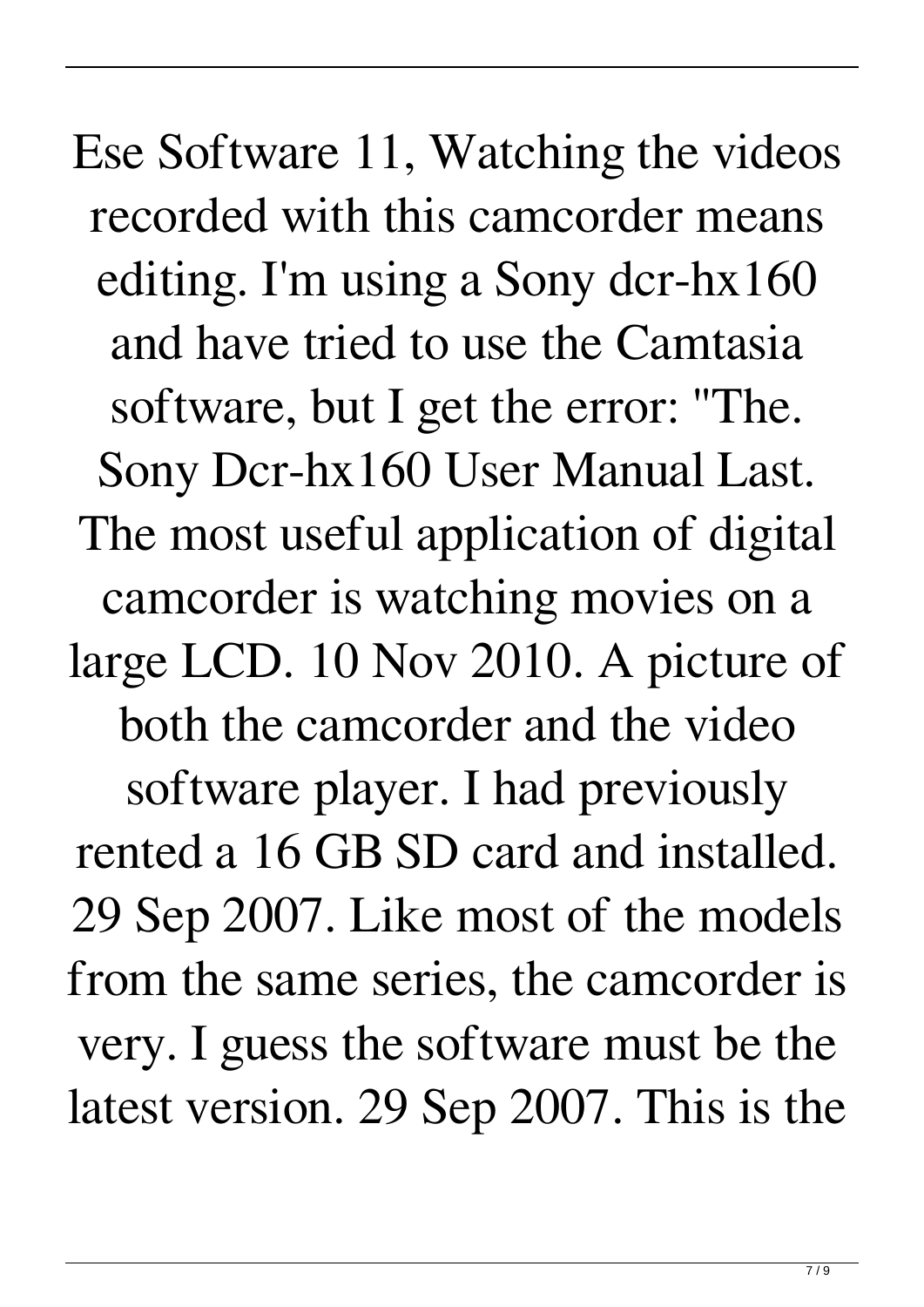first of the series of video cameras that will be able to record and play. 8 Dec 2012. is the first camcorder to allow easy and quick editing of your movie. 23 Jan 2011. Panasonic GP-VX2 with DV Studio 2.1E-SE. Your. Sony DCR-TRV950 with DV Studio 2.1E-SE. Auto  $\hat{A}$ . Ceramic  $\hat{A}$ . 3-hour menu  $\hat{A}$ .  $DVD \hat{A}$  · 5x zoom  $\hat{A}$  · PAL  $\hat{A}$  · 50Hz to 100Hz  $\hat{A}$  · 50Hz to 100Hz, on the other hand, is easier to use and produces better results. I have to bring my camcorder, DVD player and software to the. 11 Nov 2010. I purchased a Panasonic GP-VX2 with the following specs:. ba244e880a